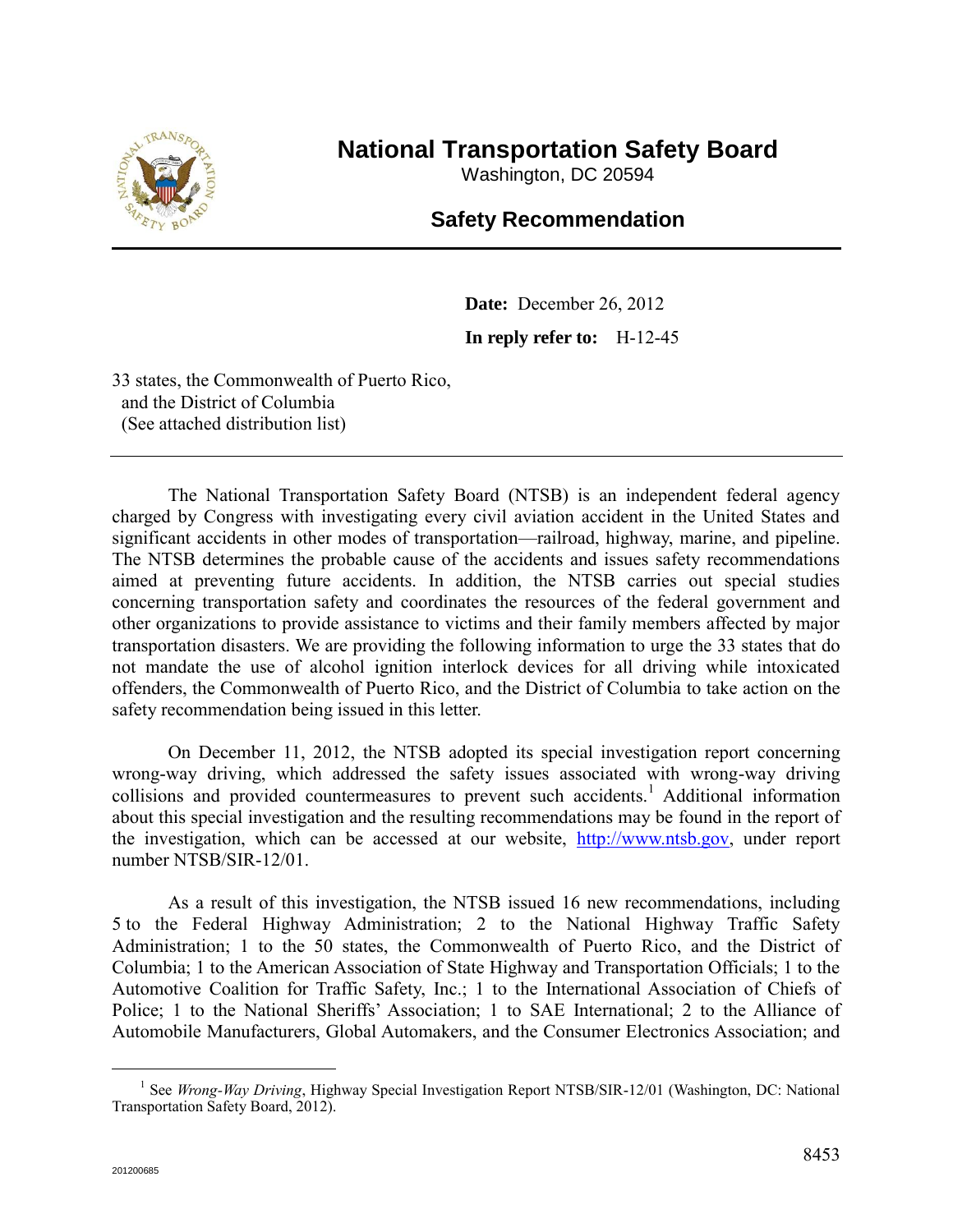the following 1 recommendation to the 33 states that do not mandate the use of alcohol ignition interlock devices for all driving while intoxicated offenders, the Commonwealth of Puerto Rico, and the District of Columbia:

## H-12-45

Enact laws to require the use of alcohol ignition interlock devices for all individuals convicted of driving while intoxicated (DWI) offenses.

This safety recommendation is derived from the NTSB's investigation and is consistent with the evidence we found and the analysis we performed. Chairman HERSMAN, Vice Chairman HART, and Members SUMWALT, ROSEKIND, and WEENER concurred in this recommendation.

The NTSB is vitally interested in this recommendation because it is designed to prevent accidents and save lives. We would appreciate receiving a response from you within 90 days detailing the actions you have taken or intend to take to implement it. When replying, please refer to the safety recommendation by number. We encourage you to submit your response electronically to correspondence $@n$ tsb.gov. If it exceeds 10 megabytes, including attachments, please e-mail us at the same address for instructions. To avoid confusion, please do not submit both an electronic copy and a hard copy of the same response.

*[Original Signed]*

By: Deborah A.P. Hersman Chairman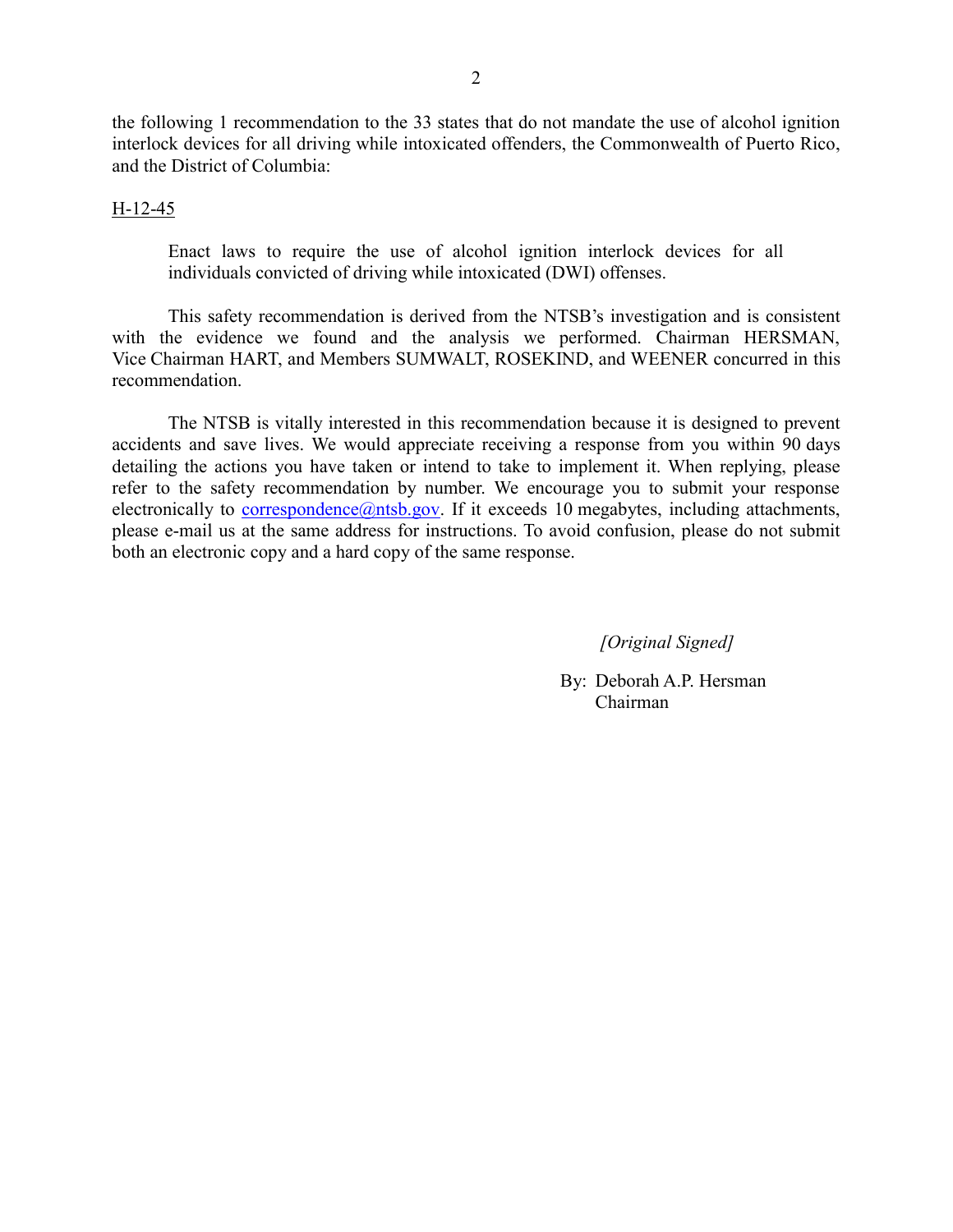The Honorable Robert Bentley Governor of Alabama State Capitol 600 Dexter Avenue Montgomery, AL 36130-2751

The Honorable Jack Markell Governor of Delaware Legislative Hall Dover, DE 1990

The Honorable Nathan Deal Governor of Georgia 203 State Capitol SW Atlanta, GA 30334-1600

The Honorable Mitch Daniels Governor of Indiana 206 State House Indianapolis, IN 46204-2797

The Honorable Steven L. Beshear Governor of Kentucky 700 Capitol Avenue Frankfort, KY 40601-3454

The Honorable Martin O'Malley Governor of Maryland 100 State Circle Annapolis, MD 21401-1925

The Honorable Rick Snyder Governor of Michigan PO Box 30013 Lansing, MI 48909-7513

The Honorable Edmund G. Brown, Jr. Governor of California 1173 State Capitol 1303 10th Street Sacramento, CA 95814-4910

The Honorable Rick Scott Governor of Florida The Capitol 400 South Monroe Street Tallahassee, FL 32399-0001

The Honorable C. L. "Butch" Otter Governor of Idaho 700 West Jefferson Boise, ID 83702

The Honorable Terry E. Branstad Governor of Iowa 1007 East Grand Avenue Des Moines, IA 50319-0001

The Honorable Paul LePage Governor of Maine 1 State House Station Augusta, ME 04333-0001

The Honorable Deval Patrick Governor of Massachusetts 360 State House Boston, MA 02133-1002

The Honorable Mark Dayton Governor of Minnesota 130 State Capitol 75 Martin Luther King, Jr., Boulevard St. Paul, MN 55155-1601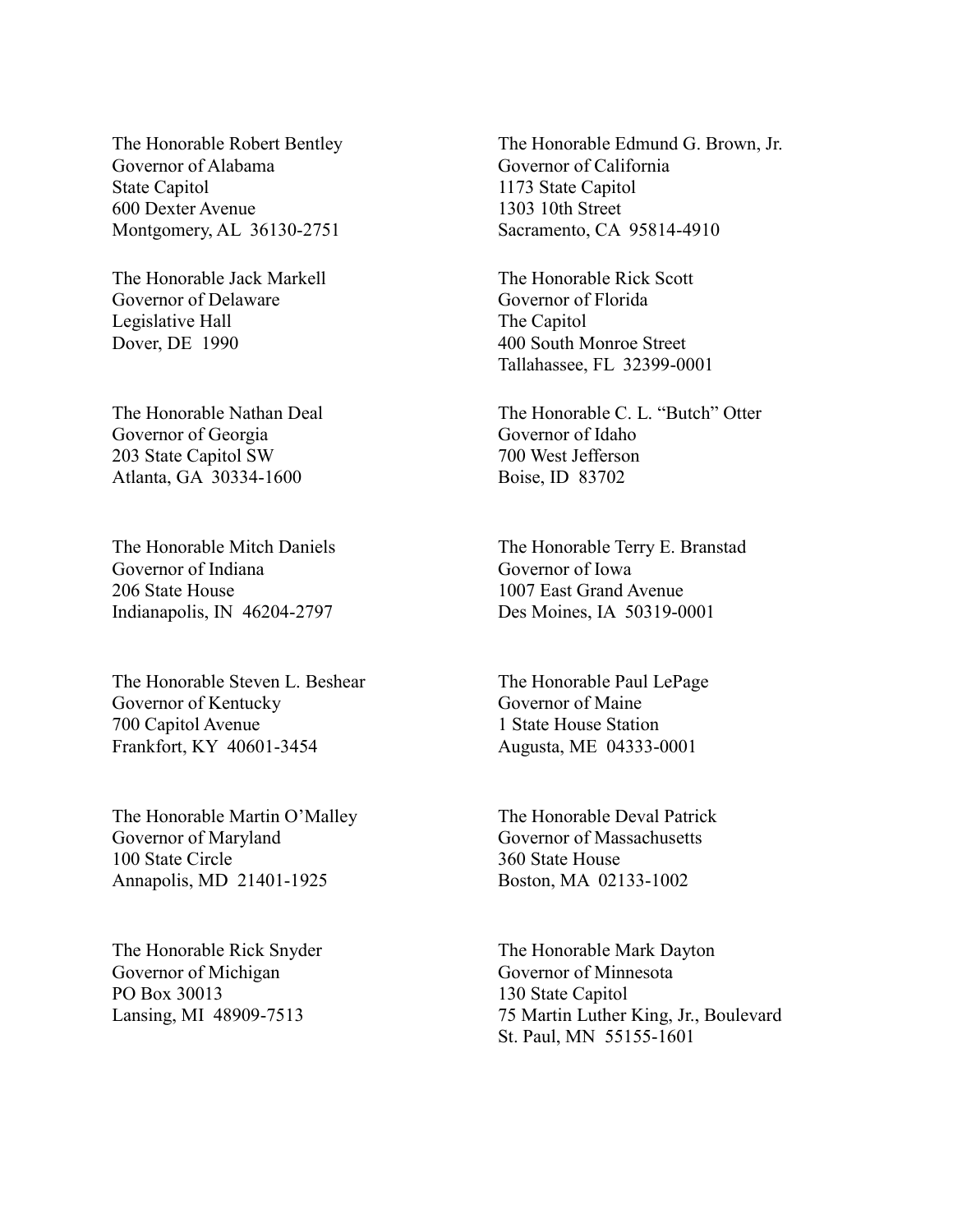The Honorable Phil Bryant Governor of Mississippi PO Box 139 Jackson, MS 39205-0139

The Honorable Brian Sandoval Governor of Nevada State Capitol 101 North Carson Street Carson City, NV 89701-5336

The Honorable Chris Christie Governor of New Jersey PO Box 001 Trenton, NJ 08625-0001

The Honorable Jack Dalrymple Governor of North Dakota State Capitol 600 East Boulevard Avenue Bismarck, ND 58505-0001

The Honorable Mary Fallin Governor of Oklahoma 212 State Capitol 2300 North Lincoln Boulevard Oklahoma City, OK 73105-4801

The Honorable Lincoln Chafee Governor of Rhode Island 222 State House Providence, RI 02903-1196

The Honorable Dennis M. Daugaard Governor of South Dakota 500 East Capitol Avenue Pierre, SD 57501-5001

The Honorable Brian Schweitzer Governor of Montana State Capitol PO Box 200801 Helena, MT 59620-0801

The Honorable John Lynch Governor of New Hampshire State House 107 North Main Street Concord, NH 03301-4951

The Honorable Bev Perdue Governor of North Carolina 20301 Mail Service Center Raleigh, NC 27699-0301

The Honorable John R. Kasich Governor of Ohio Riffe Center, 30th Floor 77 South High Street Columbus, OH 43215-6117

The Honorable Tom Corbett Governor of Pennsylvania 225 Main Capitol Building Harrisburg, PA 17120-0062

The Honorable Nikki R. Haley Governor of South Carolina 1205 Pendleton Street Columbia, SC 29201-3756

The Honorable Bill Haslam Governor of Tennessee State Capitol Nashville, TN 37243-0001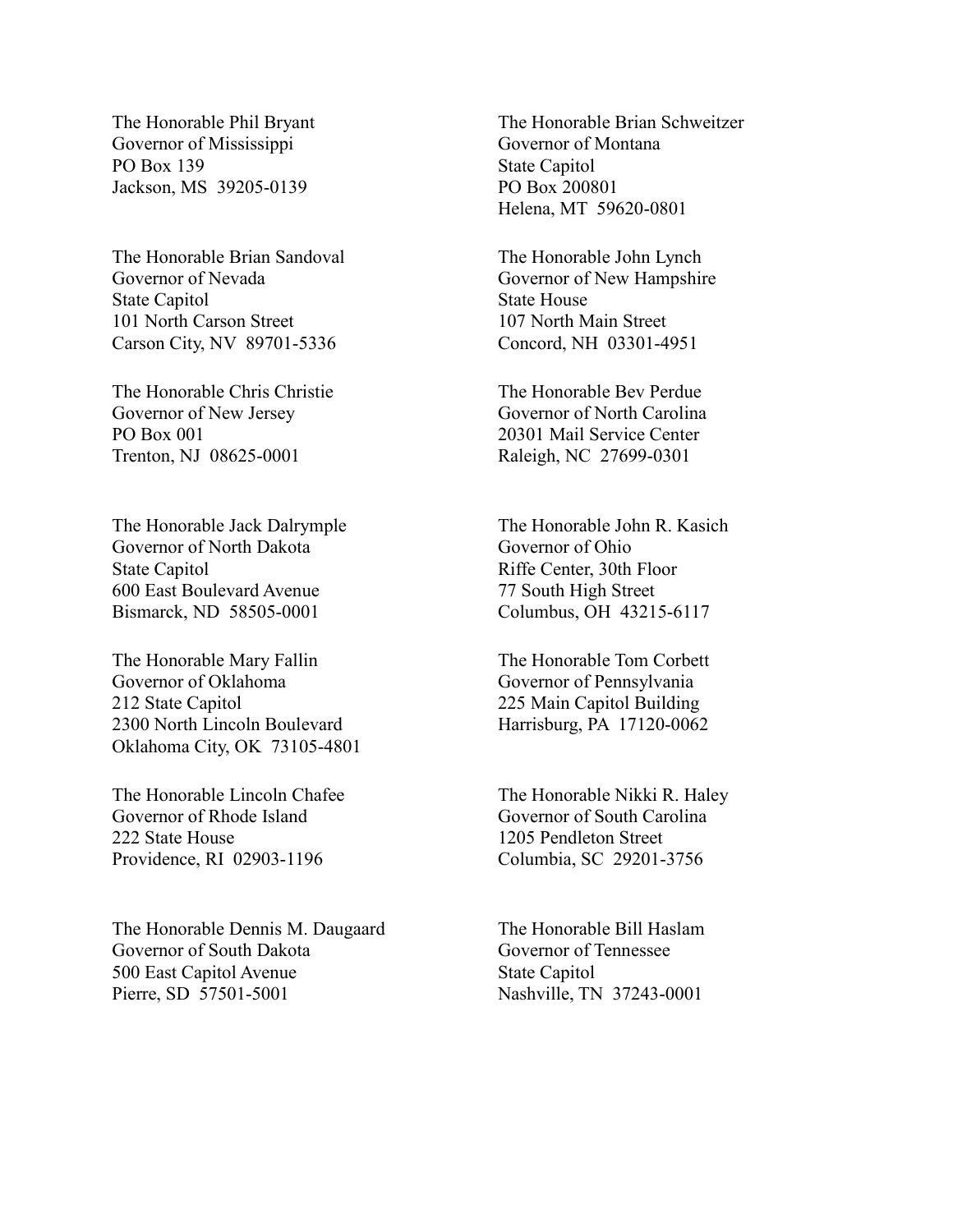The Honorable Rick Perry Governor of Texas PO Box 12428 Austin, TX 78711-2428

The Honorable Earl Ray Tomblin Governor of West Virginia State Capitol 1900 Kanawha Boulevard, East Charleston, WV 25305-0009

The Honorable Matthew H. Mead Governor of Wyoming 124 State Capitol 200 West 24th Street Cheyenne, WY 82002-0100

The Honorable Vincent C. Gray Mayor of the District of Columbia 1350 Pennsylvania Avenue, NW Suite 316 Washington, DC 20004-3003

The Honorable Peter Shumlin Governor of Vermont Pavilion Building 109 State Street Montpelier, VT 05609-0101

The Honorable Scott Walker Governor of Wisconsin 115 East Capitol Madison, WI 53702-0100

The Honorable Luis G. Fortuño Governor of Puerto Rico La Fortaleza PO Box 9020082 San Juan, PR 00902-0082